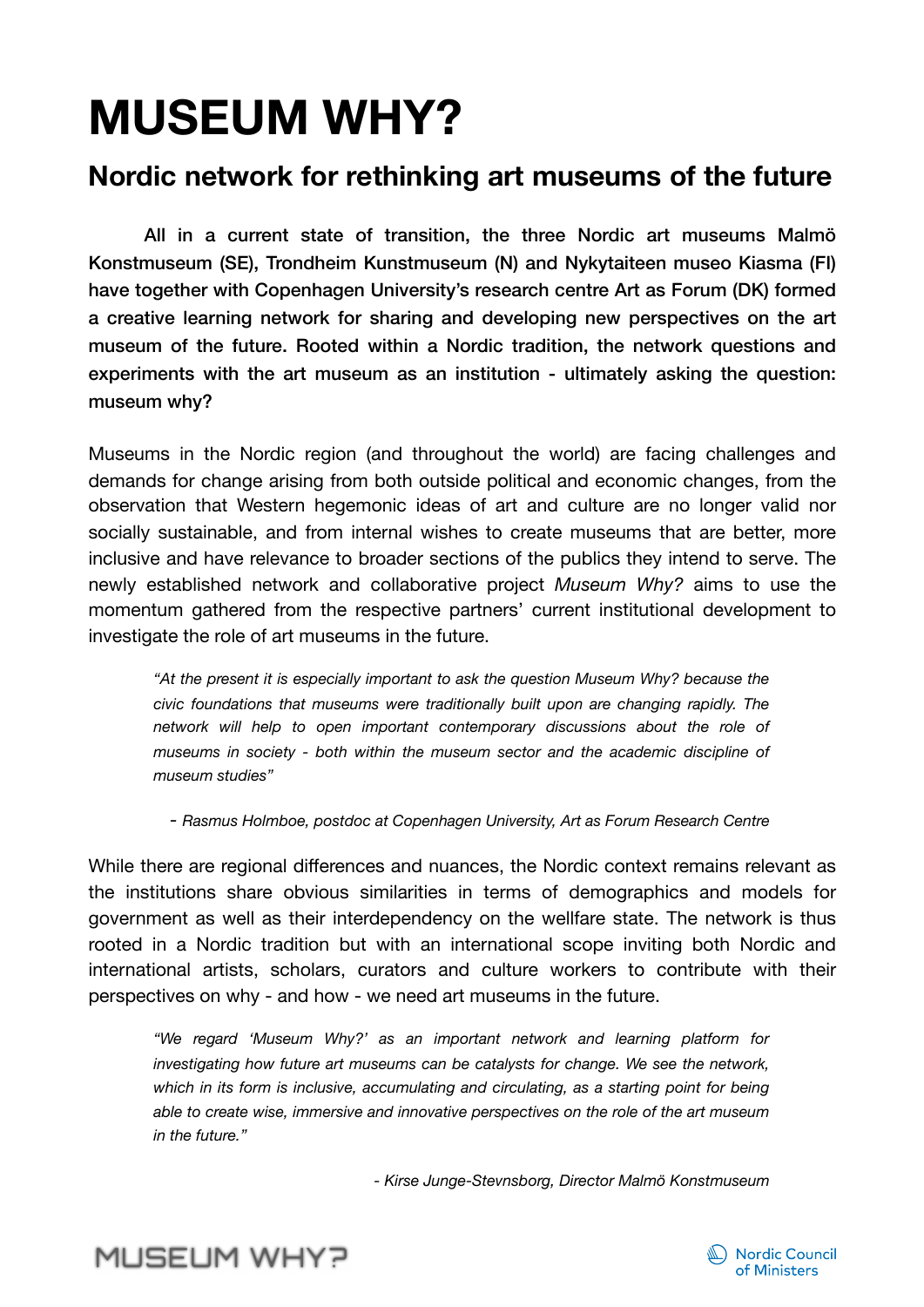Under the three interconnected subheadings; decoloniality, sustainability and infrastructure the network will span over a three year period (2021 -2023) and encompass three public seminars, a special issue journal, as well as a final conference and publication.

*"We are looking forward to learn from our Nordic colleagues on issues of both social and ecological sustainability. We wish to inspire and be inspired by our Nordic colleagues as we engage ourselves in sustainability work aiming towards a more adaptive, responsible and greener art institution."* 

*- Kati Kivinen, Chief Curator, KIASMA*

### **Seminar November 2021** *Towards a future museum glossary: A for Ability, T for Trust*

The first public seminar *Towards a future museum glossary: A for Ability, T for Trust* will be hosted by Trondheim Kunstmuseum in Trondheim, Norway and will take place 25-26 November 2021. Through a programme of lectures, workshops and discussions the seminar aims to help museums and their audiences speak about the museum, its duties and purpose in the future, and to better understand their respective roles and the basis of



their interaction.

*"The starting point was to create an imaginary new vocabulary for the museum of the future. We hope that this seminar can be part of developing and contributing to a new vocabulary for art institutions."*

 *- Marianne Zamecznik, Curator, Trondheim Kunstmuseum* 

For more information and tickets, please visit: [https://trondheimkunstmuseum.no/en/](https://trondheimkunstmuseum.no/en/museum-why) [museum-why](https://trondheimkunstmuseum.no/en/museum-why)

The next seminar will be hosted by Malmö Konstmuseum and is scheduled for 2022. Activities, events and open-calls will be announced on [www.museumwhy.com](http://www.museumwhy.com).



MUSEUM WHY?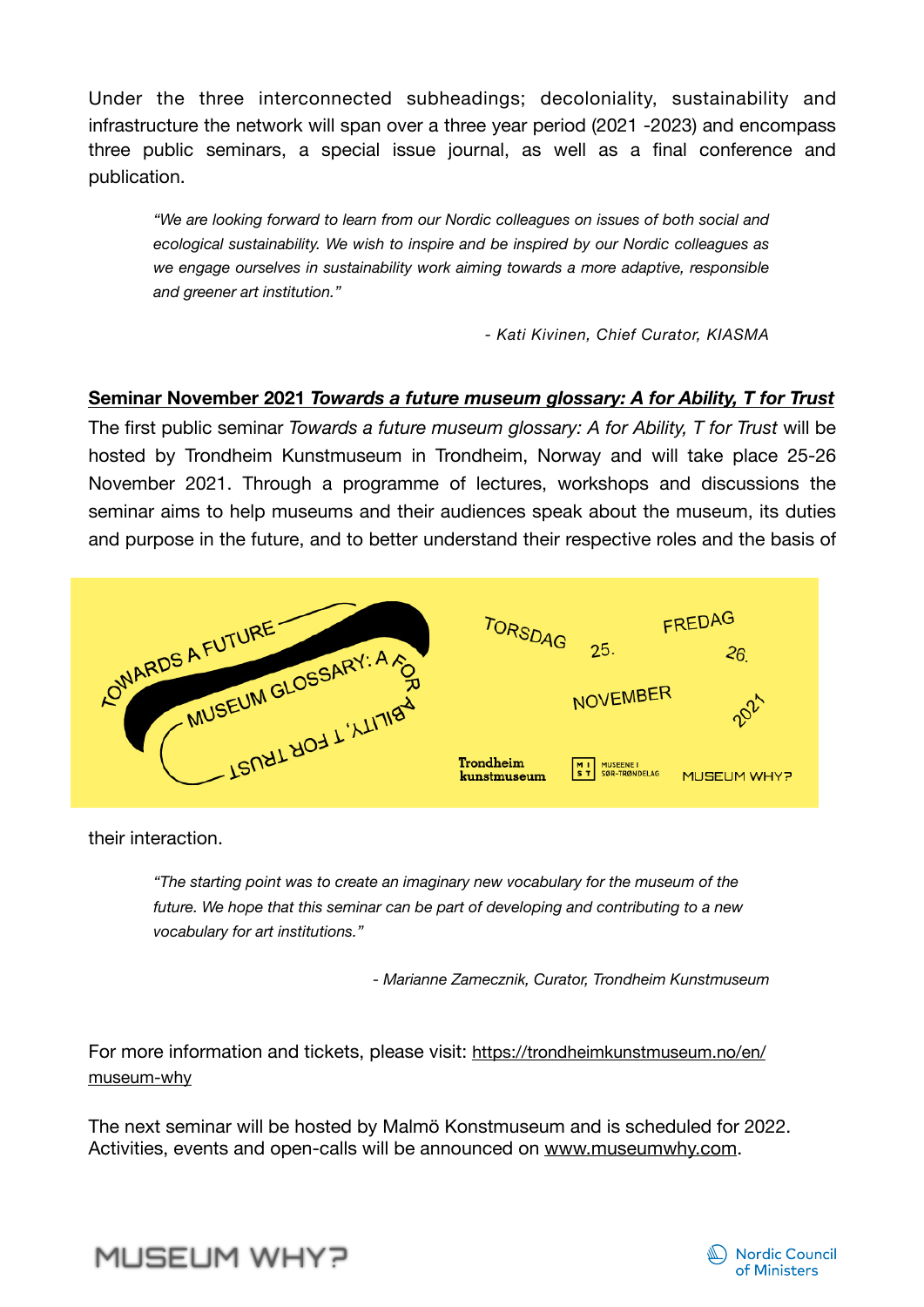#### **Interested in contributing?**

The *Museum Why?* network is always looking for new perspectives on our work. Please contact project manager Nanna Balslev Strøjer at (email address). We look forward to hear from you!

#### **Contact information:**

Project manager Nanna Balslev Strøjer Email: nanna.stroejer@gmail.com Telephone: +45 2888 7786

Museum Why? Is Kindly supported by Nordic Culture Point and Nordic Culture Fund.

#### **PARTNERS:**

#### **Malmö Konstmuseum (SE),** *Malmö Art Museum*

Founded in 1841, Malmö Konstmuseum is one of the leading art museums in Scandinavia. The museum building, built in 1937, is located in the Malmö Castle complex in Malmö in southern Sweden. The museum is governed by the City of Malmö and houses several important collections and historical donations, including major collections on Nordic modern and contemporary art. The collection is contains over 40.000 works, primarily covering the period from the 16th century to the present day. The Art Museum is in the midst of a major transformation and is working to open the museum to a wider and larger audience and is working to ensure that a new museum building can be built and opened in the near future.

#### **Trondheim Kunstmuseum (N), Trondheim Art Museum**

Trondheim Kunstmuseum shows exhibitions of both contemporary art and works from its extensive collection of Norwegian and international art. Trondheim Kunstmuseum was founded as Trondhjem Kunstforening in 1845, and is today a consolidated part of Museene I Sør-Trøndelag. With the ambition to be an important and innovative regional and European art museum the museum produces 6 to 10 exhibitions annually spanning over two venues. Trondheim Kunstmuseum is currently going through the first steps of a process of relocation, reinvention and proposed artistic merger with Nordenfjeldske Kunstindustrimuseum (National Museum of Craft and Design). In connection to this, the museum takes the opportunity to look at the roles and expectations that form the relationship between an art institution and its public.

#### **Nykytaiteen museo Kiasma (FI),** *Museum of Contemporary Art Kiasma*

The Museum of Contemporary Art was established in 1990. Since 1998, it operates at the heart of Helsinki city in the Kiasma building, designed by Steven Holl. Today Kiasma is the largest museum for contemporary art in Finland, ranking among the main Nordic institutions of contemporary art too. Kiasma is part of the Finnish National Gallery. The mission of Kiasma is to present, collect, commission and preserve the art of our time: It offers interesting encounters with art and new perspectives on life. It is a place where people meet art and where everyone is welcome. It collects current contemporary art that reflects the times as broadly as possible.